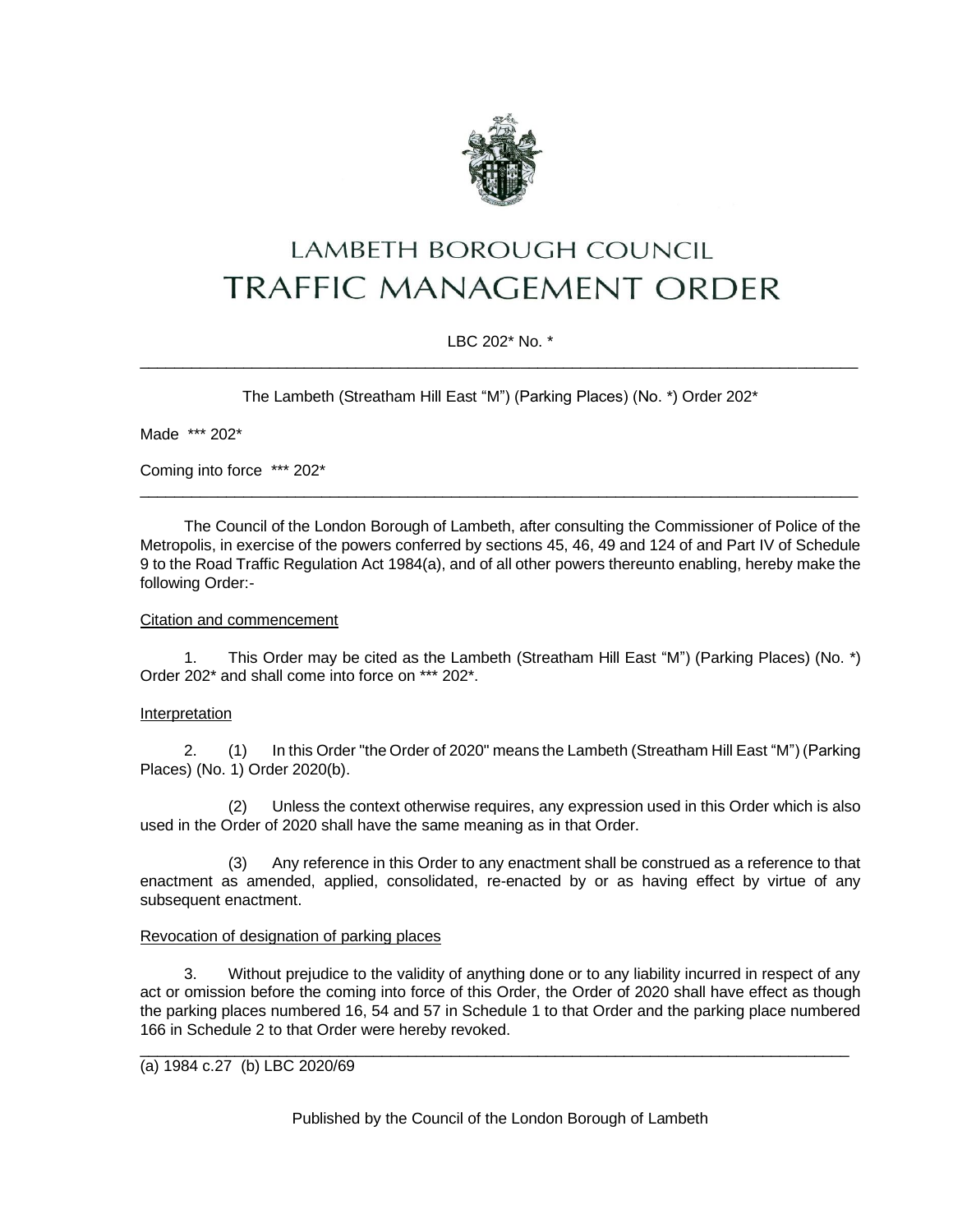## Designation of parking places and application of the Order of 2020 thereto

4. (1) Each area on a highway comprising a length of carriageway of a street specified in column 2 of Schedules 1, 2, 3 or 4 to this Order and bounded on one side of that length by the edge of the carriageway and on the other sides by a white line marking is designated as a parking place.

(2) The reference in this Article to a white line marking shall be construed as a reference to the white line marking (either broken or continuous) provided for in Schedule 7 to the Traffic Signs Regulations and General Directions 2016(a) or, if applicable, authorised by the Secretary of State by virtue of section 64 of the Road Traffic Regulation Act 1984.

(3) The provisions of the Order of 2020 (other than Articles 3 and 16) shall apply to the areas designated as parking places by this Order as if in those provisions any reference to a parking place included a reference to an area designated as a parking place by this Order and as if any reference to Schedule 1 of the Order of 2020 included a reference to Schedule 1 to this Order, as if any reference to Schedule 2 of the Order of 2020 included a reference to Schedule 2 to this Order, as if any reference to Schedule 2B of the Order of 2020 included a reference to Schedule 3 to this Order and as if any reference to Schedule 2C of the Order of 2020 included a reference to Schedule 4 to this Order.

## Placing of traffic signs, etc.

- 5. The Council shall:-
	- (a) place and maintain traffic signs indicating the limits of each parking place referred to in Schedules 1, 2, 3 and 4 to this Order;
	- (b) place and maintain in or in the vicinity of each parking place referred to in Schedule 1 and 2, 3 and 4 to this Order traffic signs indicating that such parking place may be used during the permitted hours for the leaving only of the vehicles specified in Articles 4(2), 4(3), 4(4) and 4(5) respectively of the Order of 2020; and
	- (c) carry out such other works as is reasonably required for the purposes of the satisfactory operation of each parking place.

Dated this \*\*\*\* day of \*\* 202\*.

Ben Stevens Highway Network Manager

 $\_$  ,  $\_$  ,  $\_$  ,  $\_$  ,  $\_$  ,  $\_$  ,  $\_$  ,  $\_$  ,  $\_$  ,  $\_$  ,  $\_$  ,  $\_$  ,  $\_$  ,  $\_$  ,  $\_$  ,  $\_$  ,  $\_$  ,  $\_$  ,  $\_$  ,  $\_$  ,  $\_$  ,  $\_$  ,  $\_$  ,  $\_$  ,  $\_$  ,  $\_$  ,  $\_$  ,  $\_$  ,  $\_$  ,  $\_$  ,  $\_$  ,  $\_$  ,  $\_$  ,  $\_$  ,  $\_$  ,  $\_$  ,  $\_$  ,

(a) S.I. 2016/362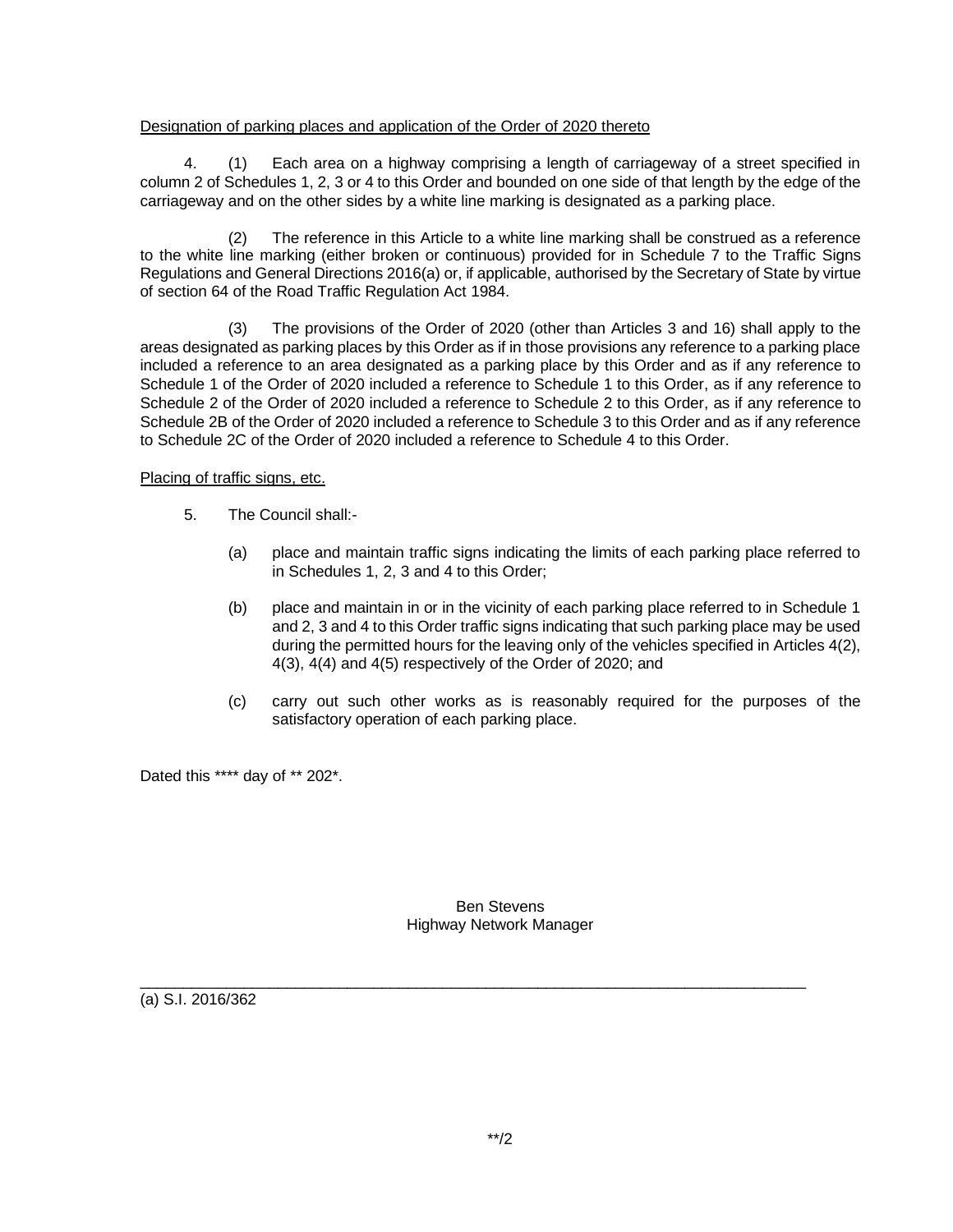#### SCHEDULE 1 (see Article 4)

IN RELATION TO A PARKING PLACE REFERRED TO IN THIS SCHEDULE THE EXPRESSION "PERMITTED HOURS" MEANS THE PERIOD BETWEEN 10 A.M. AND 12 NOON ON MONDAYS TO FRIDAYS INCLUSIVE, ANY SUCH DAY NOT BEING CHRISTMAS DAY, GOOD FRIDAY OR A BANK HOLIDAY.

PARKING PLACES IN WHICH A VEHICLE MAY BE LEFT DURING THE PERMITTED HOURS PROVIDED:-

- (A) THE PARKING CHARGE HAS BEEN PAID USING THE ELECTRONIC PAYMENT SYSTEM (AND THE VEHICLE IS LEFT FOR NOT MORE THAN A MAXIMUM PERIOD OF ONE HOUR); OR
- (B) THE VEHICLE DISPLAYS EITHER A VALID HARD COPY RESIDENT'S PERMIT, A VALID HARD COPY CAR CLUB PERMIT, A VALID HARD COPY HEALTH CARE PERMIT, A VALID HARD COPY VISITOR'S PERMIT OR A VALID HARD COPY TRADE PERMIT, ISSUED IN RESPECT OF THAT VEHICLE, OR THERE APPEARS ON A HAND-HELD DEVICE AN INDICATION THAT AN ELECTRONIC VERSION OF ONE OF THOSE PERMITS OR A FLEXIBLE CAR CLUB PERMIT HAS BEEN GRANTED IN RESPECT OF THAT VEHICLE AND THE PERMIT IS VALID.

| Parking  | Designated parking place                                                                                                                                                                                                          | Special   |
|----------|-----------------------------------------------------------------------------------------------------------------------------------------------------------------------------------------------------------------------------------|-----------|
| place    |                                                                                                                                                                                                                                   | manner of |
| No.      |                                                                                                                                                                                                                                   | standing  |
| 1        | $\overline{2}$                                                                                                                                                                                                                    | 3         |
| $\star$  | AMESBURY AVENUE, the south side, from a point 2.3 metres west of the<br>common boundary of Nos. 196 and 198 Amesbury Avenue to a point 6 metres<br>west of the common boundary of Nos. 244 and 246 Amesbury Avenue.               |           |
| $^\star$ | AMESBURY AVENUE, the south side, from the common boundary of Nos. 244<br>and 246 Amesbury Avenue to the common boundary of Nos. 252 and 254<br>Amesbury Avenue.                                                                   |           |
| $\star$  | DAYSBROOK ROAD, the west side, from a point 11 metres north of the<br>northern kerb-line of Wyatt Park Road, northwards for a distance of 8.8 metres.                                                                             |           |
| $\star$  | DAYSBROOK ROAD, the east side, from a point 2.9 metres north of the<br>common boundary of Nos. 12 and 13 Daysbrook Road to a point 1.4 metres<br>north-east of the common boundary of Nos. 15 and 16 Daysbrook Road.              |           |
| $\star$  | HAILSHAM AVENUE, the south-west side, from the common boundary of Nos.<br>16 and 18 Hailsham Avenue to the common boundary of Nos. 102/104 and<br>106/108 Hailsham Avenue.                                                        |           |
| $\star$  | HAILSHAM AVENUE, the south-west side, from a point 6 metres south-east of<br>the common boundary of Nos. 102/104 and 106/108 Hailsham Avenue to the<br>common boundary of Nos. 154/156 and 158/160 Hailsham Avenue.               |           |
| $^\star$ | HAILSHAM AVENUE, the south-west side, from a point 6 metres south-east of<br>the common boundary of Nos. 154/156 and 158/160 Hailsham Avenue to a<br>point 14 metres north-west of the north-western kerb-line of Mount Nod Road. |           |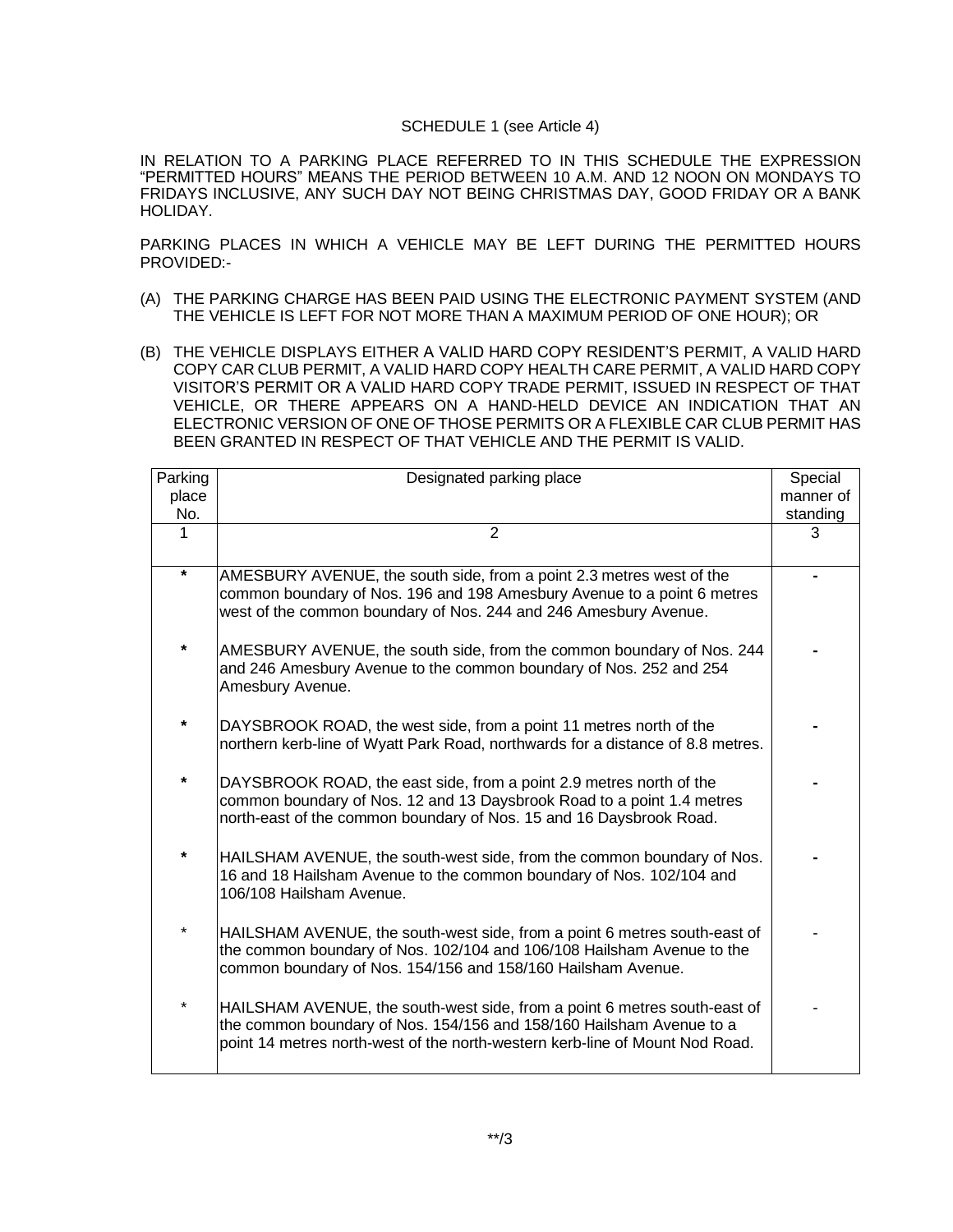#### SCHEDULE 2 (see Article 4)

IN RELATION TO A PARKING PLACE REFERRED TO IN THIS SCHEDULE THE EXPRESSION "PERMITTED HOURS" MEANS THE PERIOD BETWEEN 10 A.M. AND 12 NOON ON MONDAYS TO FRIDAYS INCLUSIVE, ANY SUCH DAY NOT BEING CHRISTMAS DAY, GOOD FRIDAY OR A BANK HOLIDAY.

PARKING PLACES IN WHICH A VEHICLE MAY BE LEFT DURING THE PERMITTED HOURS PROVIDED:-

- (A) THE PARKING CHARGE HAS BEEN PAID USING THE ELECTRONIC PAYMENT SYSTEM (AND THE VEHICLE IS LEFT FOR NOT MORE THAN A MAXIMUM PERIOD OF ONE HOUR); OR
- (B) THE VEHICLE DISPLAYS EITHER A VALID HARD COPY RESIDENT'S PERMIT, A VALID HARD COPY BUSINESS PERMIT, A VALID HARD COPY CAR CLUB PERMIT, A VALID HARD COPY TEACHER'S PERMIT, A VALID HARD COPY HEALTH CARE PERMIT, A VALID HARD COPY VISITOR'S PERMIT OR A VALID HARD COPY TRADE PERMIT, ISSUED IN RESPECT OF THAT VEHICLE, OR THERE APPEARS ON A HAND-HELD DEVICE AN INDICATION THAT AN ELECTRONIC VERSION OF ONE OF THOSE PERMITS OR A FLEXIBLE CAR CLUB PERMIT HAS BEEN GRANTED IN RESPECT OF THAT VEHICLE AND THE PERMIT IS VALID.

| Designated parking place                                                                                                                                                                                                                                                                                                                                    | Special   |
|-------------------------------------------------------------------------------------------------------------------------------------------------------------------------------------------------------------------------------------------------------------------------------------------------------------------------------------------------------------|-----------|
|                                                                                                                                                                                                                                                                                                                                                             | manner of |
|                                                                                                                                                                                                                                                                                                                                                             | standing  |
|                                                                                                                                                                                                                                                                                                                                                             | 3         |
| CRICKLADE AVENUE, the north-east side, from a point 5 metres north-west of<br>the north-western kerb-line of Hillside Road, north-westwards for a distance of 5<br>metres.<br>CRICKLADE AVENUE, the north-east side, from a point 16 metres north-west of<br>the north-western kerb-line of Hillside Road, north-westwards for a distance of<br>8.7 metres. |           |
|                                                                                                                                                                                                                                                                                                                                                             |           |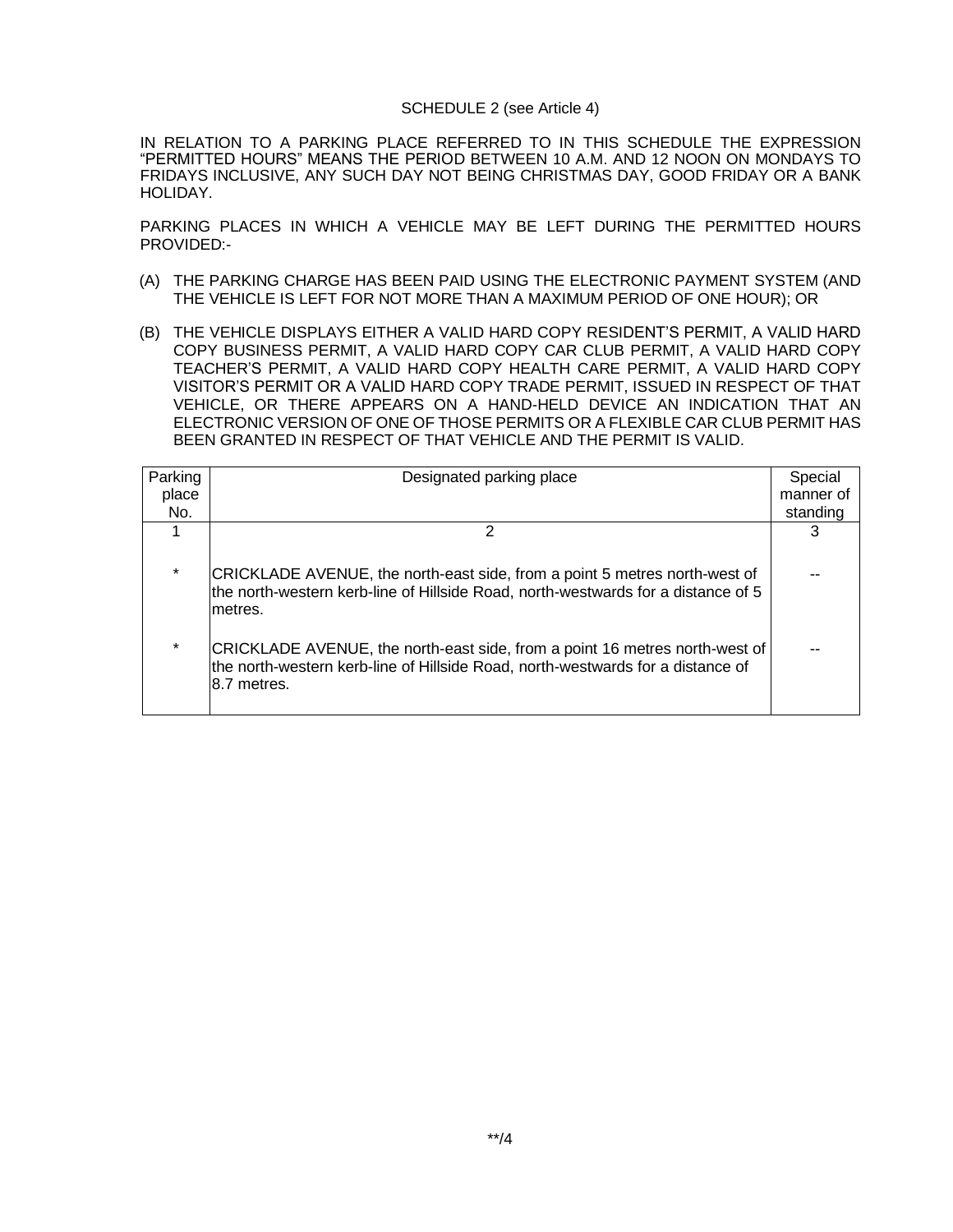IN RELATION TO A PARKING PLACE REFERRED TO IN THIS SCHEDULE THE EXPRESSION "PERMITTED HOURS" MEANS AT ANY TIME (AND THE VEHICLE IS LEFT FOR NOT MORE THAN A MAXIMUM PERIOD OF TWENTY-FOUR HOURS).

THE VEHICLE DISPLAYS EITHER A VALID HARD COPY RESIDENT'S PERMIT, A VALID HARD COPY CAR CLUB PERMIT, A VALID HARD COPY HEALTH CARE PERMIT, A VALID HARD COPY VISITOR'S PERMIT OR A VALID HARD COPY TRADE PERMIT, ISSUED IN RESPECT OF THAT VEHICLE, OR THERE APPEARS ON A HAND-HELD DEVICE AN INDICATION THAT AN ELECTRONIC VERSION OF ONE OF THOSE PERMITS OR A FLEXIBLE CAR CLUB PERMIT HAS BEEN GRANTED IN RESPECT OF THAT VEHICLE AND THE PERMIT IS VALID, PROVIDED THAT THE ELECTRICAL STORAGE BATTERY OF THAT VEHICLE IS IN THE PROCESS OF BEING CHARGED FROM A MAINS ELECTRICAL SOURCE ADJACENT TO THAT PARKING PLACE.

| Parking<br>place<br>No. | Designated parking place<br>2                                                                                                                                               | Special<br>manner of<br>standing<br>З |
|-------------------------|-----------------------------------------------------------------------------------------------------------------------------------------------------------------------------|---------------------------------------|
| $\star$                 | HAILSHAM AVENUE, the south-west side, from the common boundary of<br>Nos. 102/104 and 106/108 Hailsham Avenue, south-eastwards for a<br>ldistance of 6 metres.              |                                       |
| $\star$                 | HAILSHAM AVENUE, the south-west side, from a point 7 metres north-<br>west of the north-western kerb-line of Mount Nod Road, north-westwards<br>for a distance of 7 metres. |                                       |